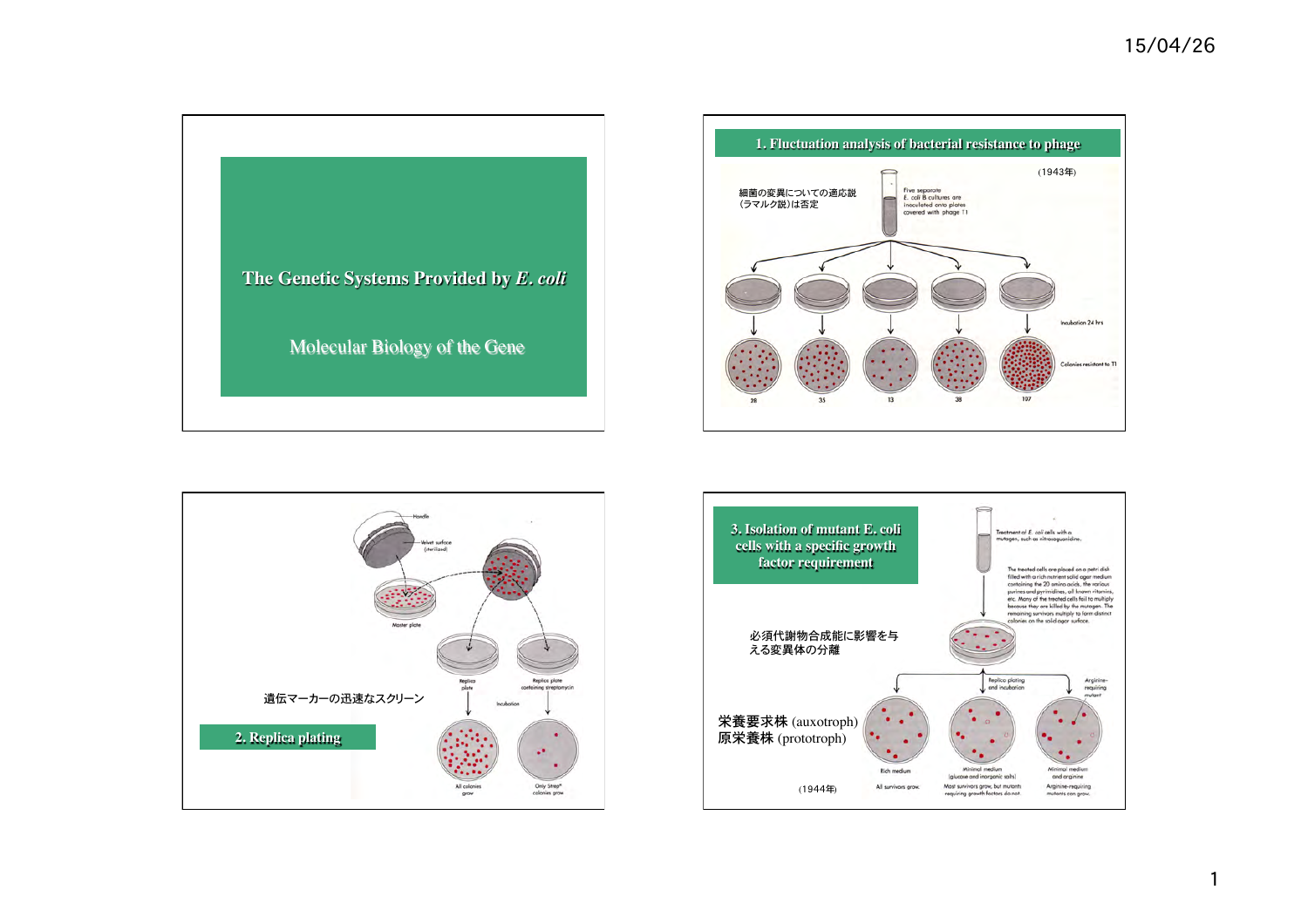





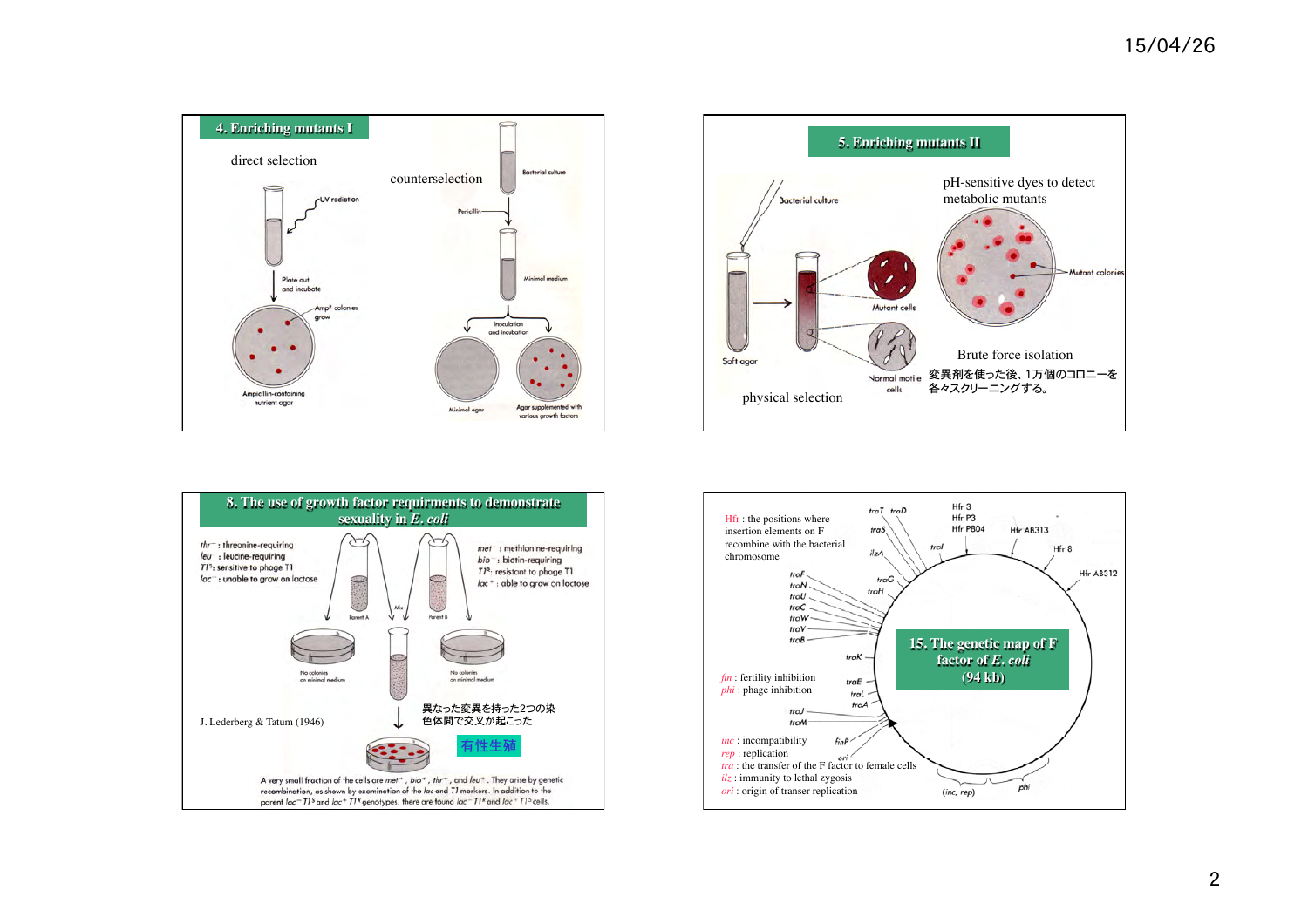





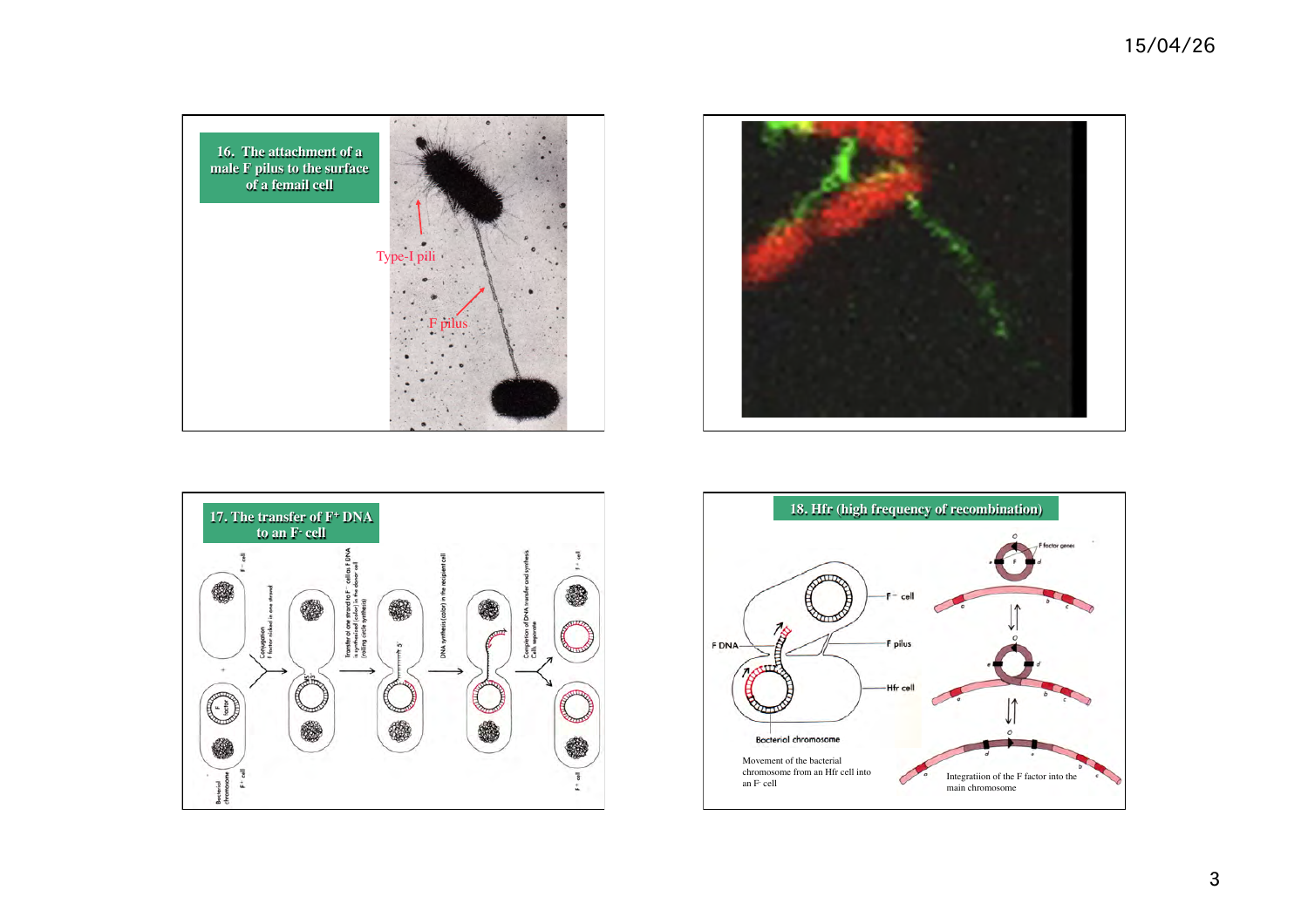

| T1. Order of genes in conjugal transfer |                                                                             |  |  |  |  |  |  |  |
|-----------------------------------------|-----------------------------------------------------------------------------|--|--|--|--|--|--|--|
| in different Hfr strains                |                                                                             |  |  |  |  |  |  |  |
| Hfr<br><b>Strain</b>                    | Order of Gene Transfer                                                      |  |  |  |  |  |  |  |
| <b>Hayes</b>                            | O (thr) leu-azi-ton-pro-lac-pur-gal-trp-his-gly-str-mal-xyl-mtl-ile-met-thi |  |  |  |  |  |  |  |
| Hfr 1                                   | O-leu-thy-thi-met-ile-mtl-xyl-mal-str-gly-his-trp-gal-pur-lac-pro-ton-azi   |  |  |  |  |  |  |  |
| Hfr <sub>2</sub>                        | O-pro-ton-azi-leu(thr)-thi-met-ile-mtl-xyl-mal-str-gly-his-trp-gal-pur-lac  |  |  |  |  |  |  |  |
| Hfr <sub>3</sub>                        | O-pur-lac-pro-ton-azi-leu(thr)thi-met-ile-mtl-xyl-mal-str-gly-his-trp-gal   |  |  |  |  |  |  |  |
| Hfr 4                                   | O-thi-met-ile-mtl-xyl-mal-str-gly-his-trp-gal-pur-lac-pro-ton-azi-leu(thr)  |  |  |  |  |  |  |  |
| Hfr 5                                   | O-met-thi(thr)-leu-azi-ton-pro-lac-pur-gal-trp-his-gly-str-mal-xyl-mtl-ile  |  |  |  |  |  |  |  |
| Hfr 6                                   | O-ile-met-thi{thr}leu-azi-ton-pro-lac-pur-gal-trp-his-gly-str-mal-xyl-mtl   |  |  |  |  |  |  |  |
| $Hfr$ 7                                 | O-ton-azi-leu(fhr)thi-met-ile-mtl-xyl-mal-str-gly-his-trp-gal-pur-lac-pro   |  |  |  |  |  |  |  |
| AB311                                   | O-his-trp-gal-pur-lac-pro-ton-azi-leu(thr)thi-met-ile-mtl-xyl-mal-str-gly   |  |  |  |  |  |  |  |
| AB312                                   | O-str-mal-xyl-mtl-ile-met-thi(thr)leu-azi-ton-pro-lac-pur-gal-trp-his-gly   |  |  |  |  |  |  |  |
| AB313                                   | O-mtl-xyl-mal-str-gly-his-trp-gal-pur-lac-pro-ton-azi-leu-thr)thi-met-ile   |  |  |  |  |  |  |  |



| 22-1. Complete genetic map of E. coli                                                                                                                                                                                                                                   |
|-------------------------------------------------------------------------------------------------------------------------------------------------------------------------------------------------------------------------------------------------------------------------|
| Flagellar region II<br>Flagellar region III<br><b>BOOK ARON</b><br>Teres, little<br>GOCBHAF1E<br>ដើម៉ៅទ<br>ił.<br>manil<br>1117.1<br>nii<br>111377222<br>m<br>镤<br>111<br>Ť<br>пu<br>÷<br>ù<br>٠                                                                        |
| <b>11 11: 11:11 1</b><br>finn a<br>Ìì.<br><b>a</b> 77 19<br>ù<br>ż<br>雴<br>Flagellar region I<br><b>Stesserive</b><br>dila<br><b>Iscot</b><br>n nh<br>efferei<br>អអ<br>1:111<br>1111<br>1,1,938<br>Уĭ<br>1111<br>H<br>Ħ<br>詞<br>ĩ<br>ġ<br>ż<br>Ŕ<br>÷<br>minimum<br>нин |
| ង សេរ<br>m mir<br>773723<br>$.1123$ i The United<br>$38 - 16 + 18$<br>ងអំ<br>31/14<br>ï<br>2<br>តៅអាអើរអំពីង<br>Willia<br><b>BREEDS</b><br><b>Buttle</b><br>ş<br>ł<br>$, \text{init}$<br>muit ballingm<br>11:1:11<br>۱ĩ.<br>, 331<br>i 1 il<br>is mil-<br>ЗĨ<br>E<br>ù. |